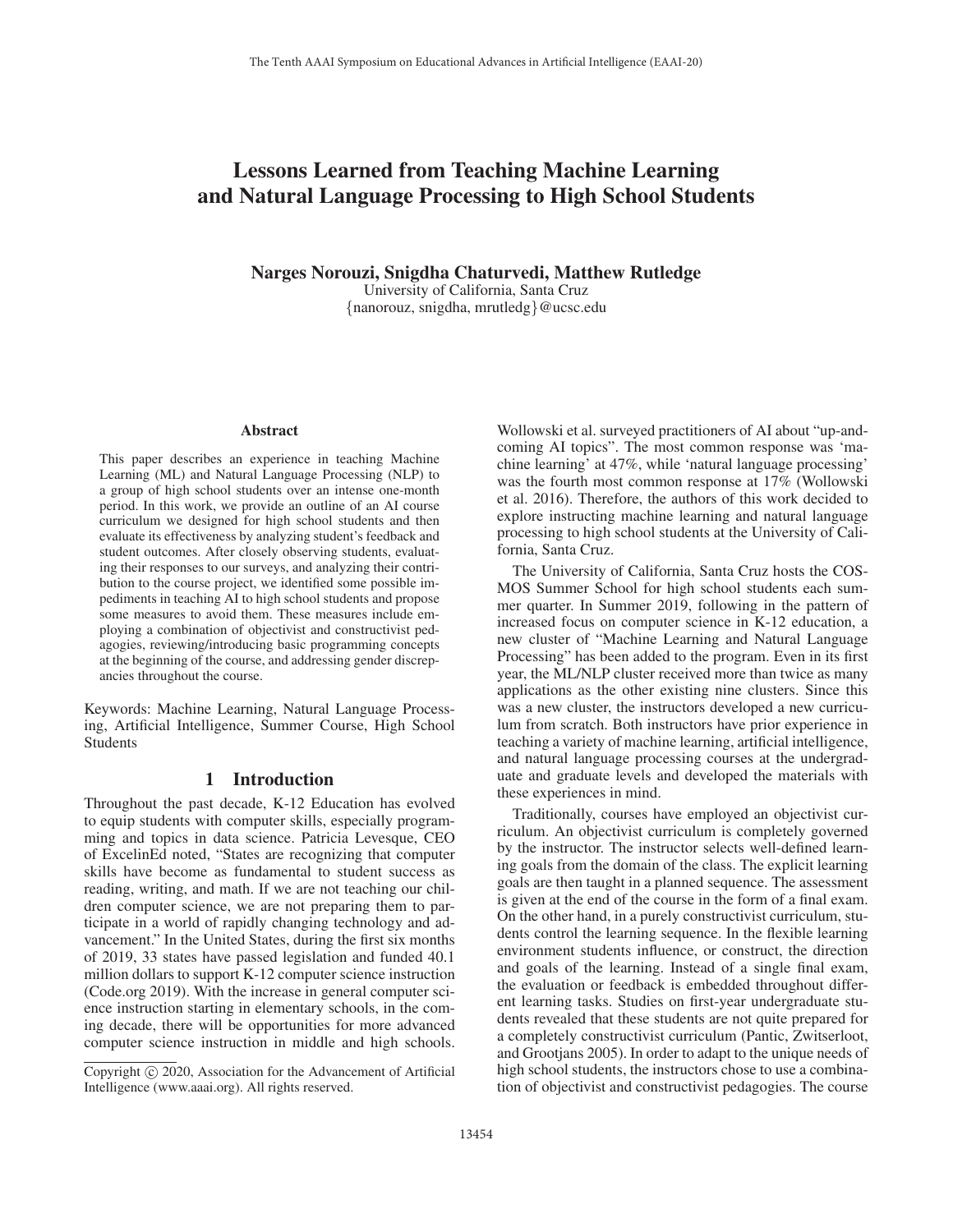started out with more objectivist style lectures in order to build a solid technical foundation and slowly transitioned into a more constructivist group project. The goal of developing this pedagogy was to engage high school students in solving real-world AI problems while retaining intellectual rigor.

While designing the course, instructors incorporated the ethical concerns about AI raised by (Burton et al. 2017). In the paper, Ethical Considerations in Artificial Intelligence Courses, Burton noted that AI systems can be difficult to validate, predict, and explain. These difficulties often arise since AI systems reason in different ways from humans. In our course design, we found it to be helpful to discuss how AI systems work within the context of concrete examples. We also framed the ethical discussions around AI systems within the context of our guest lecturers' research talks. One guest lecturer presented on the ethics of using ML without being able to interpret the results within the 'black box' of Deep Learning (DL). Students engaged in a discussion about potential problems such as how machine learning can inherit biases from its input data. Within these concrete examples students engaged in a lively discussion about the ethics of artificial intelligence. The detailed description of the course content that we specifically designed to target high school students is presented in Section 2.

In addition to designing a condense curriculum for high school students, we also surveyed students in the beginning and at the end of the session to evaluate the effectiveness of the curriculum in teaching ML and NLP as well as building confidence in students to develop ML/NLP models. Section 3 outlines the questions in the entry and exit surveys and Section 4 describes the lessons we learned after analyzing surveys and observing students' performance throughout the course and their contribution to the group project.

Our contributions in this paper are as follows:

- We provide an outline of an AI course curriculum for high school students.
- We evaluate the effectiveness of the curriculum by analyzing the feedback we received from students.
- We identify possible impediments in teaching AI to high school students and propose some measures to avoid them.
- We examine the possibility of completing an AI project by high school students and the appropriate team structure/dynamics to accomplish the task.

#### 2 Course Structure and Outline

The ML/NLP cluster for high school students was designed as an intense one-month course with 20 instruction hours per week. Throughout the program, students were seated in pairs to provide an additional layer of support. For the first week of the course, we randomly assigned new partners at the beginning of each lecture to help prepare students for the collaboration necessary for the final group project. In addition, to help facilitate cooperative work before the lectures began the instructor would lead the class in a non-academic ice breaker activity. For example, the instructor would prompt

the class, "Turn to your partner and tell them about the funniest moment in your life." By first developing cooperative skills in a non-academic context all students start on a level playing field without the pressures of making an academic mistake. This non-academic practice helped students learn the cooperative structures, which they can then employ in academic contexts (Kagan 2014). During academic discussions, instructors would employ the cooperative learning structure of Think-Pair-Share. Think-Pair-Share is when students first have a minute to think about the initial question, then a minute to discuss with their partner, and finally a chance to share with the class as a whole. Since Think-Pair-Share allows students time to compose their ideas in their own head and discuss them with their partners, the responses received are often more intellectually involved and concise (Azlina 2010).

We began the course by teaching students the required programming background for them to be able to understand and implement simple ML and NLP algorithms. We chose Colab to teach programming in Python because of the interactive nature of the platform (Google 2018). The interactive nature of Colab allowed students the flexibility of learning at their own pace and to extend their learning by playing with variants of the code. After students were comfortable with the basics of programming, we began lectures on ML and NLP topics. Once the students had a solid foundation of ML and NLP knowledge, instruction transitioned away from objectivist strategies to constructivist strategies. Towards the second half of the course, students were given the chance to work on a course project based on cleaned datasets. Once teams were assigned a topic they were provided with a dataset, and told to get started without any further explicit instruction. Students were given the end goal of the group project: to design ML and NLP algorithms to a specified test accuracy, design a 20-minute slide presentation, and design a conference poster. But students had to collaborate in their groups to figure out how to successfully achieve these end goals. During the group work phase of the class, professors and teaching assistants circulated around the class to answer any questions about coding algorithms or presentation formatting, however all the questions were student-driven. During the last week of the course, guest speakers from different sub-disciplines of ML and NLP had been invited to give talks on their cutting-edge research. We outline the detailed weekly schedule of the course in Tables 1, 2, 3 and 4.

|                                | Table 1: Week 1             |  |  |
|--------------------------------|-----------------------------|--|--|
| Welcome - Sharing the sched-   | Types, Variables, Expres-   |  |  |
| ule of the session, Entry sur- | sions, Operators, Order of  |  |  |
| vey, Sharing course materials  | operations                  |  |  |
| Conditional control flow and   | Break and Continue<br>key-  |  |  |
| loops, Functions, Names-       | words, Coding practices     |  |  |
| paces, and Scope               |                             |  |  |
| <b>Strings</b>                 | List and Tuples, Linear and |  |  |
|                                | Binary search algorithms    |  |  |
| Writing and reading to/from a  | <b>Dictionaries</b>         |  |  |
| file, Modules                  |                             |  |  |
| Data wrangling and visualiza-  | Data Analytics example      |  |  |
| tion                           |                             |  |  |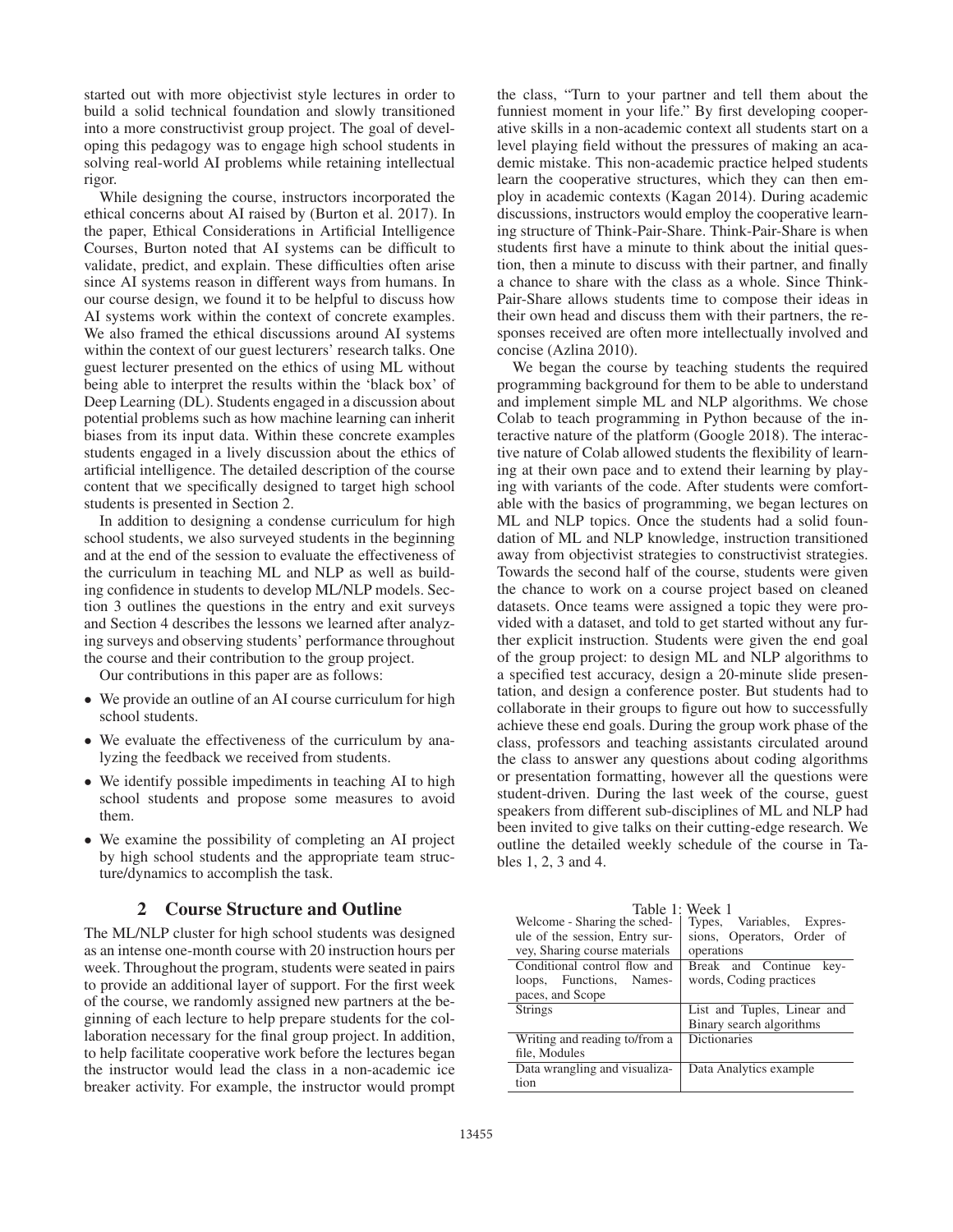| Introduction to NLP                                                                                                                                                     | Table 2: Week 2.<br>Introduction to Classification,<br>Linear regression with an<br>example of Wisconsin breast<br>cancer dataset (Wolberg<br>1992) |
|-------------------------------------------------------------------------------------------------------------------------------------------------------------------------|-----------------------------------------------------------------------------------------------------------------------------------------------------|
| Introduction to ML, Train-<br>ing and test sets, Labels,<br>Evaluation metrics, Over-<br>fitting/Underfitting, Data<br>cleaning, Training-testing-<br>evaluation phases | NLP preprocessing                                                                                                                                   |
| Logistic regression                                                                                                                                                     | N-grams and related exercises                                                                                                                       |
| <b>Neural Networks</b>                                                                                                                                                  | Language models                                                                                                                                     |
| Intro to DL and some varia-                                                                                                                                             | Assigning projects and form-                                                                                                                        |
| tions of it                                                                                                                                                             | ing groups                                                                                                                                          |

| Overview of NLP problems | Table 3: Week 3<br>Guest lecture 1: Machine |
|--------------------------|---------------------------------------------|
|                          | Learning from Natural Lan-                  |
|                          | guage                                       |
| Stemming and TF-IDF      | Work on projects                            |
| Work on projects         | Guest lecture 2: Language                   |
|                          | Models and Text Generation                  |
| Work on projects         | Presenting results to the class             |
| Designing posters        | Preparing oral presentations                |

| Table 4: Week                               |                              |  |  |  |
|---------------------------------------------|------------------------------|--|--|--|
| Field trip to Microsoft office              |                              |  |  |  |
| Guest lecture 3: Graphs and                 | Guest lecture 4: Fairness in |  |  |  |
| ML.                                         | ML                           |  |  |  |
| Guest lecture 5: Energy data                | Guest lecture 6: Language    |  |  |  |
| analytics                                   | Model and review generation  |  |  |  |
| Guest lecture $\overline{7}$ : Ethics in AI | Preparing presentations      |  |  |  |
| Oral presentation day                       |                              |  |  |  |
| Poster presentation day                     |                              |  |  |  |
| closing ceremony                            |                              |  |  |  |

## 3 Student Feedback

We conducted two major surveys to collect student feedback. We gave the entry survey during the first week of the course and the exit survey on the last day of instruction. In the entry survey, the goal was to identify students' understanding of AI and their prior experience in programming. In the exit survey, we repeated most of the questions to see how their perception of machine learning and natural language processing had evolved and if the course improved their confidence in programming. Another section in the entry and exit surveys inquired about students' concerns coming into the course and if they found those as obstacles throughout the course. The following section outlines the questions in the entry and exit surveys.

#### 3.1 Outline of the Entry and Exit Surveys

#### Questions in Entry survey

1. Who is a Computer Scientist? What does a Computer Scientist do? Describe in one paragraph.

- 2. What do you understand by the term 'AI'?
- 3. How is an AI expert different from a Computer Scientist (if at all)?
- 4. Give examples of AI projects that you know of. Can you illustrate one or some of the projects using figures? Extra blank pages are provided for your illustrations.
- 5. In your opinion, what kind of things/tasks will AI be used for in the future? Give examples along with timelines (in how many years do you think these applications will be realized).
- 6. Why are you taking this course? What excites you the most about this course?
- 7. What do you hope to achieve/learn by the end of this course?
- 8. What are your biggest concerns regarding this course? Think of the challenges that you expect to face during this course based on your past experiences. Your concerns could be academic or non-academic.
- 9. Who do you prefer as a project partner? What are some of their (personal/academic) characteristics that make them suitable as a partner?
- 10. On a scale of 1 to 5 rate your programming confidence.
- 11. If you have a programming background, which language(s) are you comfortable with?
- 12. On a scale of 1 to 5 rate your knowledge about AI.
- 13. What are some of the courses and school activities that helped you get prepared for joining this cluster and understanding AI?

### Questions in Exit survey

- 1. Who is a Computer Scientist? What does a Computer Scientist do? Describe in one paragraph.
- 2. What do you understand by the term 'AI'?
- 3. How is an AI expert different from a Computer Scientist (if at all)?
- 4. Give examples of AI projects that you know of. Can you illustrate one or some of the projects using figures? Extra blank pages are provided for your illustrations.
- 5. In your opinion, what kind of things/tasks will AI be used for in the future? Give examples along with timelines (in how many years do you think these applications will be realized).
- 6. Did you find this course useful and/or exciting? Why or why not?
- 7. Looking at what you expected to learn in this course, do you think you were able to achieve that goal?
- 8. Looking at the challenges you were concerned about at the beginning of the course, do you think they affected your performance in the course?
- 9. If you were to do an ML/NLP project again, who do you prefer as a project partner? What are some of their (personal/academic) characteristics that make them suitable as a partner?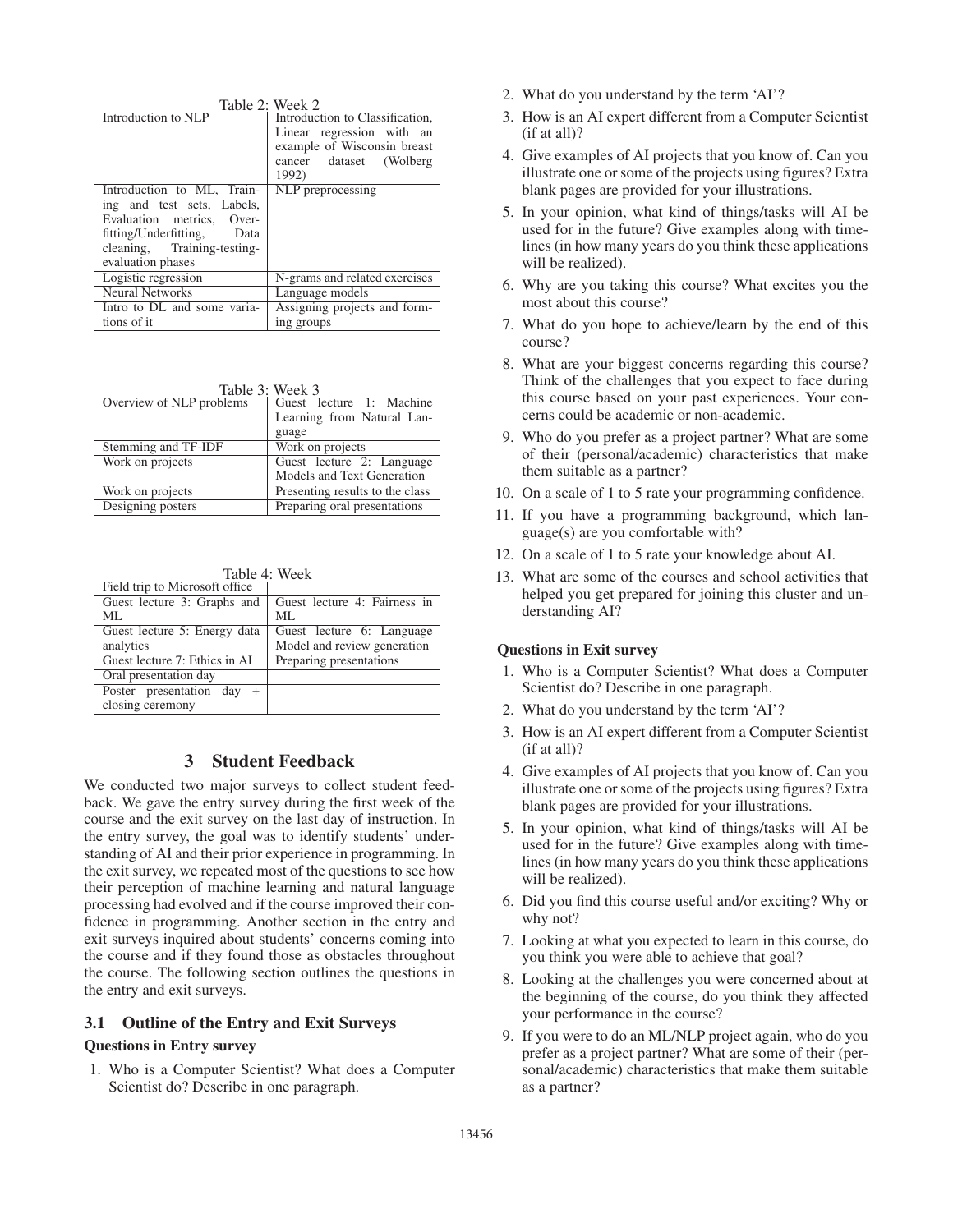- 10. On a scale of 1 to 5 rate your programming confidence.
- 11. On a scale of 1 to 5 rate your knowledge about AI.
- 12. On a scale of 1 to 5 rate your knowledge about ML.
- 13. On a scale of 1 to 5 rate your knowledge about NLP.

### 3.2 Students' Preferences for the Course Project

One of the key constructivist components of the course was to complete a group project on a real-life ML or NLP topic. We allocated about seven days in the course schedule for students to work in teams of three to four students. In order to assign students to different teams and projects, we conducted a survey with the following questions. The goal of the survey was to assign students to the topic they were interested in and make sure that there was a balance of expertise in all teams.

- 1. What qualities do you think your teammate should have to complement you in the project?
- 2. On a scale of 1 to 5, how comfortable are you with programming?
- 3. On a scale of 1 to 5, how comfortable are you with algorithms?
- 4. On a scale of 1 to 5, how comfortable are you with Machine Learning?
- 5. On a scale of 1 to 5, how comfortable are you with Natural Language Processing?

In Section 4.6, we described how we used the responses to this survey to assign students to different teams, and then allocate a project topic to each of the teams. Once teams were assigned a topic they were provided with a cleaned data set, and told to get started without any further explicit instruction.

#### 4 Lessons Learned

Throughout the one-month long course we closely observed students, their responses to our entry and exit surveys, their contribution to the team project, and their evaluation of guest speakers' talks. In this section, we share some of the lessons we learned which will help those interested in designing or improving curriculum for teaching AI, ML, NLP, and related topics for high school students.

### 4.1 Did students demonstrate a more in-depth understanding of AI or what it means to be a computer scientist after taking the course?

While the responses students provided about an example of an AI system were similar in both the exit and entry surveys, suggesting examples of AI systems from movies or news, some of them expanded on their definition of AI in the exit survey. For example, one of the students wrote: "AI is an assortment of code and mathematical principles that can 'learn' patterns from data." Another student, similar to the behaviorists' definition of AI, described an AI system as a system imitating human behavior in the entry survey. In the exit survey, however, they explained that "Artificial intelligence is a machine's ability to process large amounts of

data and essentially learn its patterns and trends." In the entry survey students described the general concept of AI, but after taking the course students wrote more detailed definitions of AI, including learning patterns from data.

### 4.2 Did students become more realistic and explicit with the "kinds of things/tasks AI will be used for in the future"?

In the entry survey, many students mentioned robots, Alexa, or self-driving cars, but then they became more explicit in the exit survey. This suggests that their prior understanding of AI was no more sophisticated than what they must have heard from movies and news. Some of these examples include:

- In the entry survey, one student described robotic functions, but in the exit survey, they mentioned chatbots, energy efficiency, and story generation. Chatbots and story generation were covered in a guest lecture on Natural Language Generation. And energy efficiency was covered in a guest lecture on Energy Grids.
- Similarly, another student expanded their examples in the exit survey with the prediction of criminals, and hip fracture detection. The prediction of a criminal's recidivism is taken from a guest speaker's talk and hip fracture detection is taken from a fieldtrip to a Microsoft office.
- One student expanded their example with their group projects (sentiment analysis using binary classification)

Our analysis indicates that after working on different ML and NLP models throughout the course and hearing about applications of AI in guest speakers' talk, students became aware of more contemporary and real-world uses of AI systems. If logistically possible, guest lectures and fieldtrips make a lasting impact on students.

## 4.3 Did the student's motivation for taking the course in the entry survey line up with the materials covered in the course? Did the students feel like they achieved their goal for the course?

In responses to the entry survey, most students were excited about working on projects. They were also excited to learn about ML and NLP since they recognized it would will be a huge part of future society. One student predicted, "[Machine Learning] will be a large part of modern life." Students were also excited to learn about how machines learn. A student said, "So I would say the most exciting thing would be finding out more about the process behind letting computers develop intelligence." Another said, "I am most excited to learn how computers use patterns and statistics to learn independently."

In the exit survey, most of the students believed the course provided a solid foundation of theory and vocabulary for future studies. 71% of students mentioned that they met their goal they had at the beginning of the course and 29% said they somewhat met their goal. It is worth noting that the main reason why some of them said they have not fully met their goal was their confidence in independently coding ML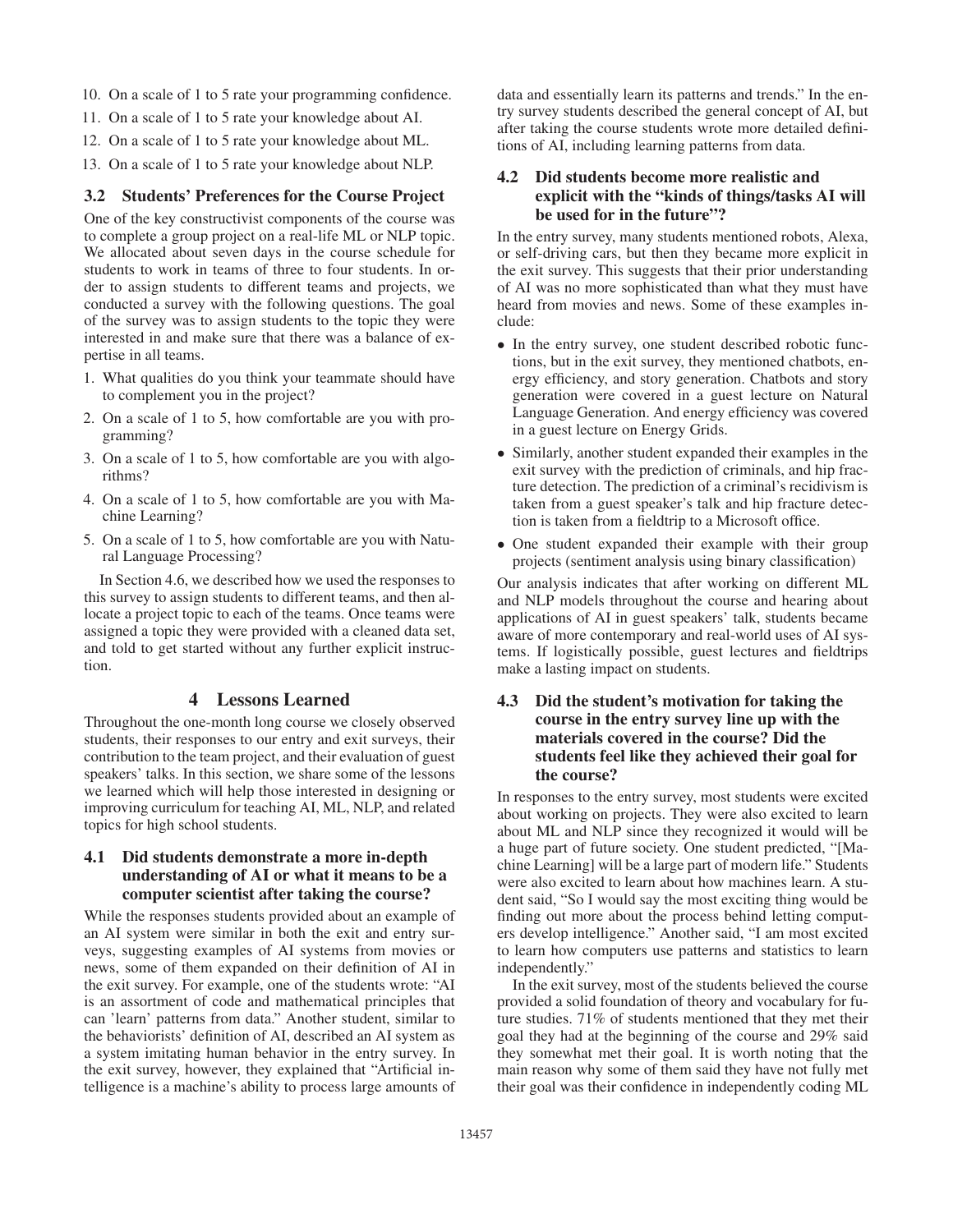Table 5: Prerequisite recommendation from students based on gender

| 11 gehüel      |           |      |        |              |       |              |
|----------------|-----------|------|--------|--------------|-------|--------------|
| Prerequisite   | Coding    | Pre- |        | Math Prereq- |       | No Prerequi- |
| recommen-      | requisite |      | uisite |              | sites |              |
| dation<br>from |           |      |        |              |       |              |
| students based |           |      |        |              |       |              |
| gender<br>on   |           |      |        |              |       |              |
| Total of<br>20 |           |      |        |              |       |              |
| student<br>re- |           |      |        |              |       |              |
| sponders, with |           |      |        |              |       |              |
| some multiple  |           |      |        |              |       |              |
| responses      |           |      |        |              |       |              |
| Female         | 6         |      |        |              | 0     |              |
| Male           | 10        |      | 3      |              | 3     |              |
|                |           |      |        |              |       |              |

algorithms. One student wrote, "This course is the starting point for me, as I still have a long way to go with learning how to code."

These responses indicate that the goals of the course design were successfully met. The course curriculum helped students in getting a good understanding of basic methods in the broad field AI and at the same time obtaining a more realistic birds-eye view of the field. The responses also indicated that students became more aware of the depth of ML and NLP areas and they were excited about learning more about them in the future.

## 4.4 Do all students recommend some coding or mathematics prerequisites for the course? Were students without proper coding or mathematics background able to successfully complete the course?

Table 5 shows the prerequisite recommendations based on 20 student responses. The majority of students from both genders thought that a coding prerequisite should be required for taking the course. This suggests that having programming lectures during the first week was beneficial in raising the programming skill of all students to the required standard of the course. It is also worth noting that all female students reported that coding and/or mathematics background should be required for the course. On the other hand, 20% of male students mentioned that no prerequisite is necessary for taking the course. This difference between genders and how to address it during instruction is further discussed in Section 4.7.

### 4.5 How many students were worried about their technical and coding abilities? Did these worries end up affecting their performance in the course?

As a part of the entry survey, the students rated their programming skills on a scale of 1 to 5. As outlined in Table 6, 66% of female students were not confident with their programming skills whereas only 35% of male students were not confident. This suggested that there needed to be a careful assignment of students to teams in order to help all students gain programming expertise in coding ML/NLP algorithms, and at the same time complement each other's capabilities to complete the project as a team. We implemented Table 6: Programming confidence of students based on gender

| Coding Confidence   Not Confident |     | Confident |
|-----------------------------------|-----|-----------|
| Female                            | 66% | 34%       |
| Male                              | 35% | 65%       |

some measures on how to assign students to different teams, which will be discussed in Section 3.2.

### 4.6 Which characteristics (coding/technical ability, strong work ethic, etc.) did students identify as being preferable in a project partner?

Table 7 shows the preferred characteristics of a project partner based on 19 student responses in the entry survey. Some of the students listed multiple characteristics. We found no differences in expectations from project partners by male and female students. Both female and male students seemed to value strong work ethics and collaboration and communication skill of a project partner over their coding ability.

Since there were no specific differences in expectations, we conducted another survey (see Section 3.2) where we asked students for their preferences for project topics out of 6 pre-defined topics. We also asked them to rate their ability and confidence in programming, implementing algorithms, and topics of ML and NLP. The project topics were as follows:

- ML project: Ames Housing Price Prediction (Kaggle.com 2018a)
- ML project: Dogs vs. Cats Classification (Kaggle.com) 2014)
- ML project: Heart Disease Classification (Kaggle.com 2018c)
- ML project: Malaria Parasite Detection (Kaggle.com 2019b)
- NLP project: Amazon Fine Food Review Analysis (Kaggle.com 2019a)
- NLP project: Tweet Classification as Relevant or Irrelevant to Disasters (Kaggle.com 2018b)

These topics were chosen to provide students with a good understanding of real-world applications of AI algorithms. However, the instructional staff 'solved' the projects beforehand to ensure that they were neither too difficult nor too easy for the students and that there were enough challenges to learn interesting practical aspects of AI applications.

As students became more aware of their actual technical capabilities, their preferred characteristics of a project partner shifted. Most of the students' concerns were about their programming skills. One student mentioned, "Someone who is willing to help a beginner and someone with a good amount of programming experience. I think I have a general understanding of how to solve a problem, I just need help with translating that to code." Another student said, "I most likely need someone to help me with programming because I am very new to Python. I am willing to learn, I just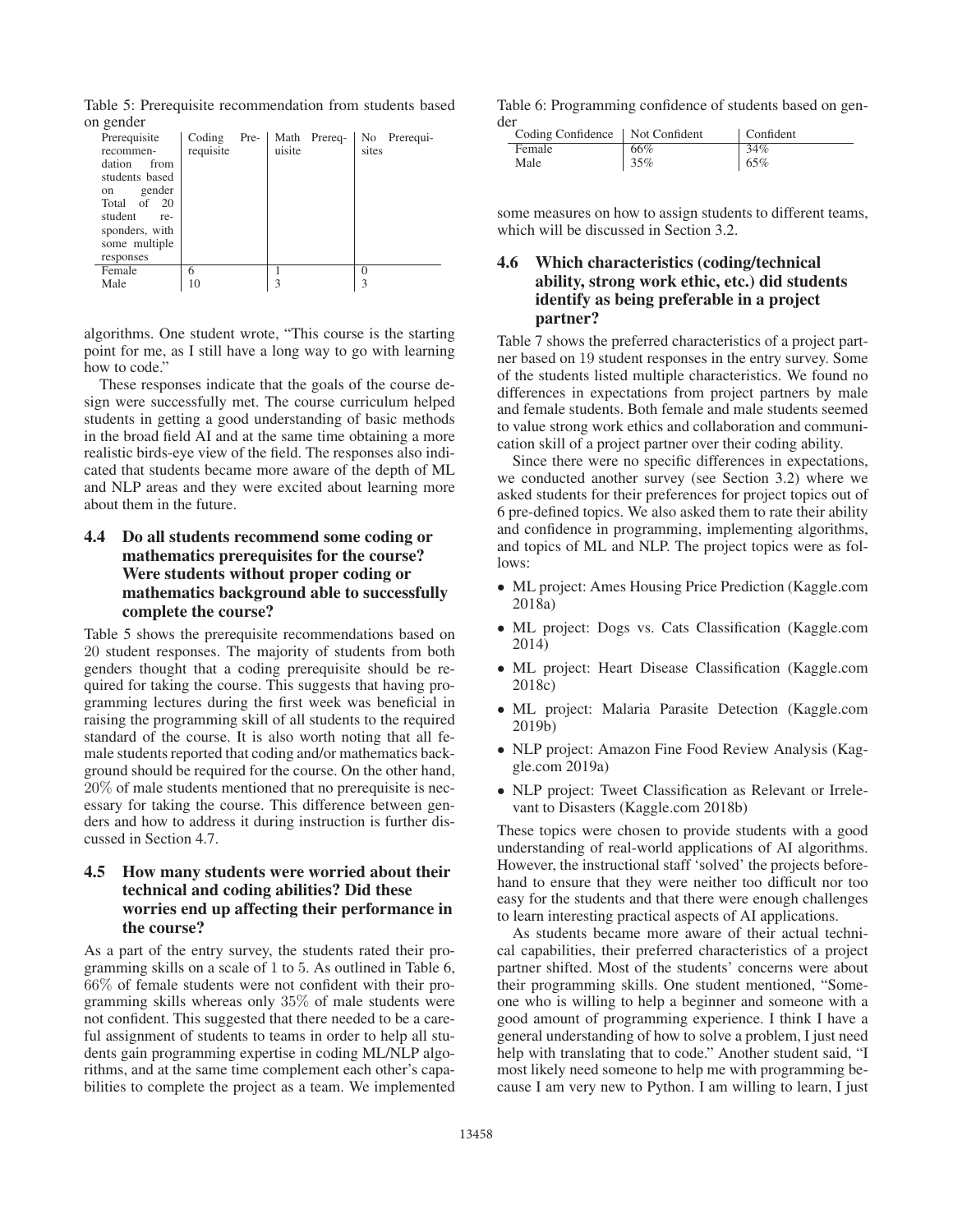Table 7: Preferred characteristics of a team member based on gender

| student<br>re-<br>sponders, with<br>some multiple<br>responses | Total of 19   Coding Ability | Strong<br>Ethics | Work   Collaboration<br>$Com-$<br>$\alpha$<br>munication<br>Skill |
|----------------------------------------------------------------|------------------------------|------------------|-------------------------------------------------------------------|
| Female                                                         |                              | 6                |                                                                   |
| Male                                                           | 3                            | 9                | 9                                                                 |
|                                                                |                              |                  |                                                                   |

need more practice/experience so I might be a little slow." To address these concerns, we divided up students with a prior programming background in different teams and then allocated a project topic to each team based on the majority preference of the team members. Based on the results we observed at the end of the course projects, all teams were able to complete the assigned task and the majority of students felt like they were able to accomplish the goal they had for the course as described in Section 4.3.

### 4.7 Effect of gender on student role in course projects

The composition of the groups was not chosen by the students and was determined by the course staff according to their preferences for teammates, their self-reported skills, and the project topics they were interested in. Since we generally observed less confidence in programming and understanding of AI in female students compared to their male peers in the entry survey, care was taken to not have a team with only one female student. In this section, we analyze if gender had any effect on the roles that students played in their project teams.

We realized that while working on the projects and designing presentations and posters, female students tended to spend the majority, if not all, of their time on non-technical or less technical aspects of the project. On the other hand, male team members took the lead on the technical aspects.

To quantify this observation, during the project presentations, we noted the gender of the presenter and the part of presentation they took a lead on during the presentation. Table 8 contains the details of this experiment for groups that contained both men and women. The first two columns list the group number and the composition of the groups (number of females and males). The next two columns list the various sections of the presentation and the gender of the presenter.

From the table, we can see that groups which consisted of an equal number of men and women (groups 1 and 2), the most technical part of the presentation, model description, was led by male students, whereas female students described the less technical portion of the project like pre-processing. Especially, in group 2, female students motivated and described the problem and pre-processing whereas the male students described the model and experiments. This group also had a detailed analysis of the technical problems they faced and how they addressed them, and this section was also described by a male student. On the other hand, in group 3, which consisted of more women than men, the technical

|                 | Table 8: Allocation of presentation tasks by gender |        |
|-----------------|-----------------------------------------------------|--------|
| $Group$ $Group$ | Topic of the presentation                           | Gender |

| Composi- |                                   |   |
|----------|-----------------------------------|---|
| tion     |                                   |   |
| 2F, 2M   | Introduction                      | М |
|          | Pre-processing                    | F |
|          | Model description                 | М |
|          | <b>Experimental results</b>       | F |
| 2F, 2M   | Introduction                      | F |
|          | Pre-processing                    | F |
|          | Model description and results     | M |
|          | Overcoming practical Machine      | M |
|          | Learning challenges like overfit- |   |
|          | ting, data skewness, etc.         |   |
| 3F, 1M   | Introduction                      | F |
|          | Pre-processing code               | F |
|          | Model 1 description and results   | F |
|          | Model 2 description and results   | М |
|          |                                   |   |

part was led by a male and a female student with equal (presentation) contributions. In particular, this group worked on 2 different models and each was presented by a male and a female student. The remaining content was presented by the rest of the team members (all women).

To summarize, this suggests that in mixed-gender groups, male students tend to dominate the technical aspects of projects. However, our observation from a women-majority group indicated that more female-peers might be more encouraging for women. While this conclusion, of course, needs further analysis, there certainly is promise in forming all-women or mostly-women groups when teaching such classes to encourage learning and boost confidence among female students.

#### 4.8 Gender Discrepancy of Course Satisfaction

In the exit survey, only four out of seven female students felt their goals were fully met compared with eleven out of fourteen male students. Why the discrepancy? This discrepancy in course satisfaction could be due to girls working on non-technical aspects of group projects and presentations as analyzed in Section 4.7. Because female students worked on non-technical aspects of the projects they did not feel comfortable with their ability to create their own technical projects in the future. One student reflected, "This course is the starting point for me, as I still have a long way to go with learning how to code." And another student wrote, "I was able to help in the simpler code but was unable to assist [my groupmates] in the more difficult parts, such as implementing linear regression, gradient descent, etc." Instructors need to identify and address these gender discrepancies throughout the group work process.

Female students could end up working on non-technical aspects of projects because female students tend to underrate their technical abilities. Correll analyzed National Education Longitudinal Study 1988 data and found that girls underrate their abilities in mathematics. Correll made sure to control for performance feedback and objective measures of their abilities (Correll 2001). Since female students underrate their technical abilities, they will not advocate for working on the technical aspects of the project. Therefore, instructors could be involved in each group's division of